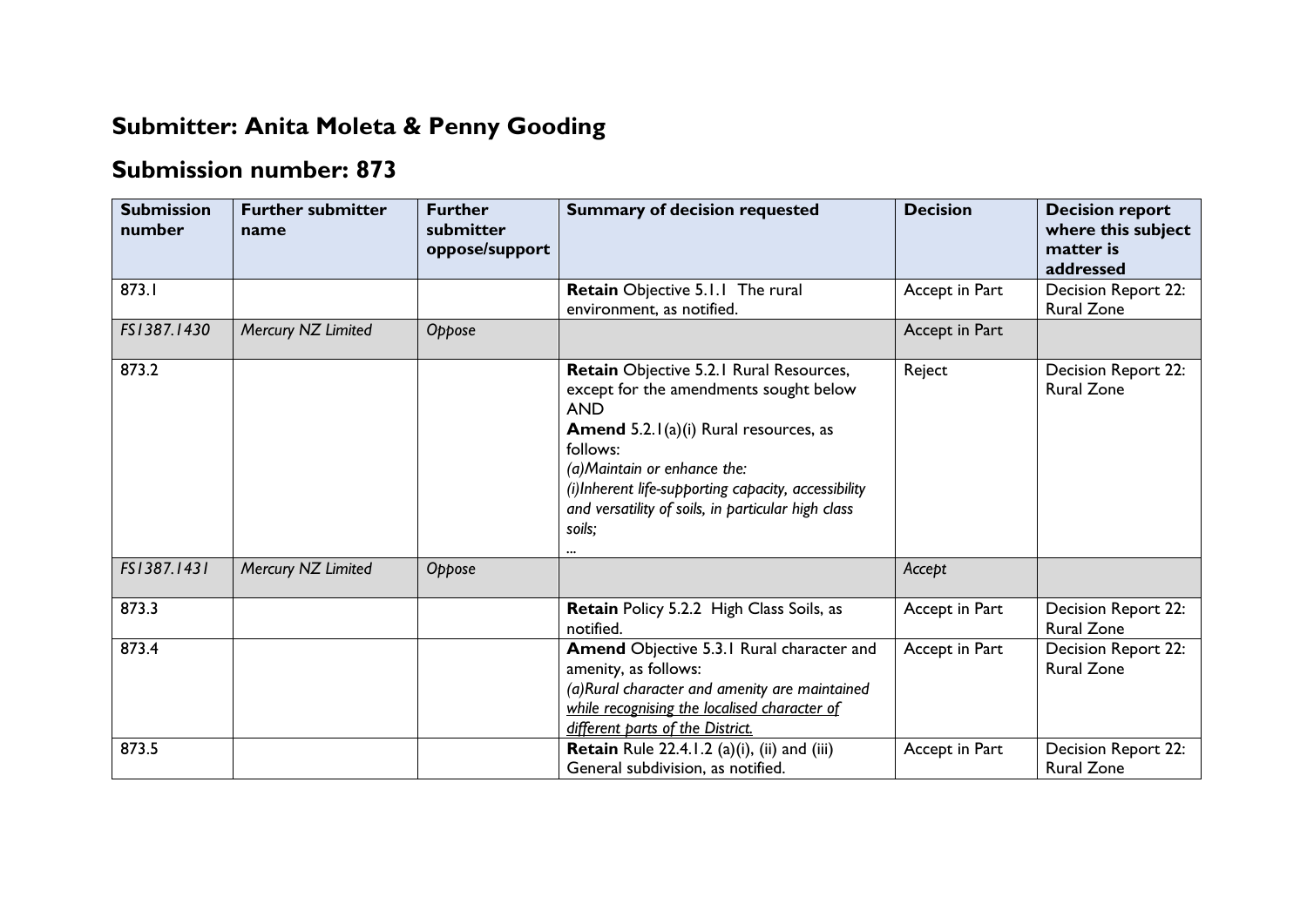| <b>Submission</b><br>number | <b>Further submitter</b><br>name | <b>Further</b><br>submitter<br>oppose/support | <b>Summary of decision requested</b>                                                                                                                                                                                                                                                                                                                | <b>Decision</b> | <b>Decision report</b><br>where this subject<br>matter is<br>addressed |
|-----------------------------|----------------------------------|-----------------------------------------------|-----------------------------------------------------------------------------------------------------------------------------------------------------------------------------------------------------------------------------------------------------------------------------------------------------------------------------------------------------|-----------------|------------------------------------------------------------------------|
| FS1387.1432                 | Mercury NZ Limited               | Oppose                                        |                                                                                                                                                                                                                                                                                                                                                     | Accept in Part  |                                                                        |
| 873.6                       |                                  |                                               | Add a new discretionary activity to Rule<br>22.4.1.2 General subdivision, as follows:<br>D1<br>General subdivision around an existing dwelling<br>and associated curtilage that does not comply<br>with Rule 22.4.1.2 (iv) RD1<br>General subdivision around established rural<br>activities that does not comply with Rule 22.4.1.2<br>$(iv)$ RD I | Reject          | Decision Report 22:<br><b>Rural Zone</b>                               |
| FS1387.1433                 | Mercury NZ Limited               | Oppose                                        |                                                                                                                                                                                                                                                                                                                                                     | Accept          |                                                                        |
| 873.7                       |                                  |                                               | Delete Rule 22.4.1.2 RD1 (a)(v) General<br>Subdivision;<br><b>AND</b><br>Add an additional matter of discretion to<br>Rule 22.4.1.2 RD1(b) General subdivision, as<br>follows:<br>(vi) Effects on rural productivity and<br>fragmentation of high class soils.                                                                                      | Accept in Part  | Decision Report 22:<br><b>Rural Zone</b>                               |
| FS1387.1434                 | Mercury NZ Limited               | Oppose                                        |                                                                                                                                                                                                                                                                                                                                                     | Accept in Part  |                                                                        |
| 873.8                       |                                  |                                               | Retain Rule 22.4.1.2(a)(iv) General<br>subdivision which classifies creation of an<br>additional lot between 8000m2 and 1.6ha as a<br>Restricted Discretionary activity.                                                                                                                                                                            | Accept in Part  | Decision Report 22:<br><b>Rural Zone</b>                               |
| FS1387.1435                 | Mercury NZ Limited               | Oppose                                        |                                                                                                                                                                                                                                                                                                                                                     | Accept in Part  |                                                                        |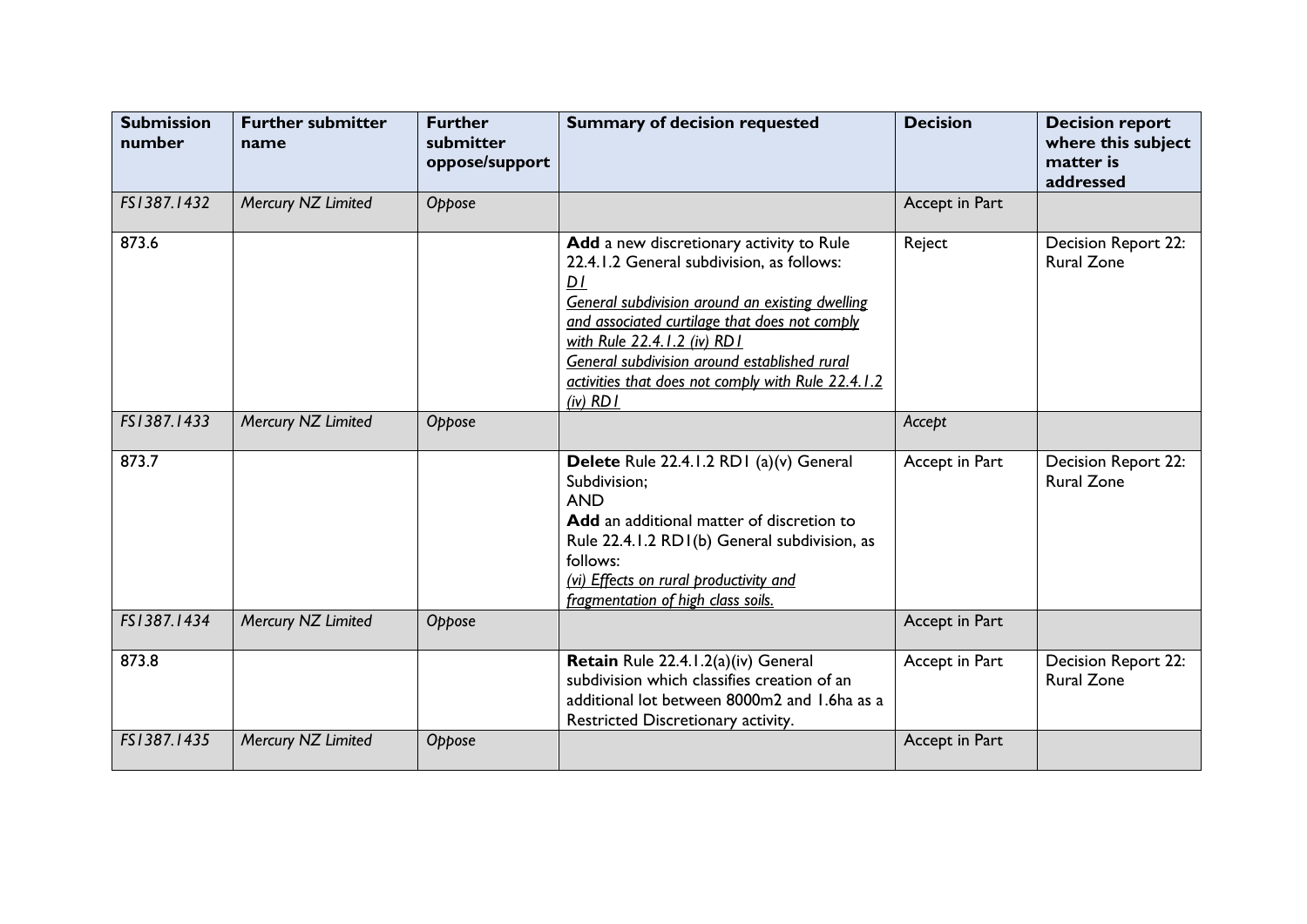| <b>Submission</b><br>number | <b>Further submitter</b><br>name | <b>Further</b><br>submitter<br>oppose/support | <b>Summary of decision requested</b>                                                                                                                                                                                                                                                                                                                                                                                                                                                                                                                                                                                                                                                                                                                                                                                                                                                                                                                                             | <b>Decision</b> | <b>Decision report</b><br>where this subject<br>matter is<br>addressed |
|-----------------------------|----------------------------------|-----------------------------------------------|----------------------------------------------------------------------------------------------------------------------------------------------------------------------------------------------------------------------------------------------------------------------------------------------------------------------------------------------------------------------------------------------------------------------------------------------------------------------------------------------------------------------------------------------------------------------------------------------------------------------------------------------------------------------------------------------------------------------------------------------------------------------------------------------------------------------------------------------------------------------------------------------------------------------------------------------------------------------------------|-----------------|------------------------------------------------------------------------|
| 873.9                       |                                  |                                               | Retain Policy 5.3.8 Effects on rural character<br>and amenity from rural subdivision, except<br>for the amendments sought below<br><b>AND</b><br>Amend Policy 5.3.8 Effects on rural character<br>and amenity from rural subdivision, as<br>follows:<br>(a) Protect productive rural areas by directing<br>urban forms of subdivision, use and development<br>to within the boundaries of towns and villages.<br>(b) Ensure development does not compromise the<br>predominant open space, character and amenity<br>of rural areas.<br>(d) Rural hamlet subdivision and boundary<br>relocations ensure the following:<br>(i) Protection of rural land for productive<br>purposes;<br>(ii) Maintenance of the localised rural character<br>and amenity of the surrounding rural<br>environment;<br>(iii) Minimisation of cumulative effects.<br>(e) Subdivision, use and development<br>opportunities ensure that localised rural character<br>and amenity values are maintained. | Accept in Part  | Decision Report 22:<br><b>Rural Zone</b>                               |
| 873.10                      |                                  |                                               | <b>Amend</b> the activities in Rule 22.4.1.1<br>Prohibited Subdivision, from Prohibited<br>activities to Non-Complying.                                                                                                                                                                                                                                                                                                                                                                                                                                                                                                                                                                                                                                                                                                                                                                                                                                                          | Accept in Part  | Decision Report 22:<br><b>Rural Zone</b>                               |
| FS1129.36                   | <b>Auckland Council</b>          | Oppose                                        |                                                                                                                                                                                                                                                                                                                                                                                                                                                                                                                                                                                                                                                                                                                                                                                                                                                                                                                                                                                  | Accept in Part  |                                                                        |